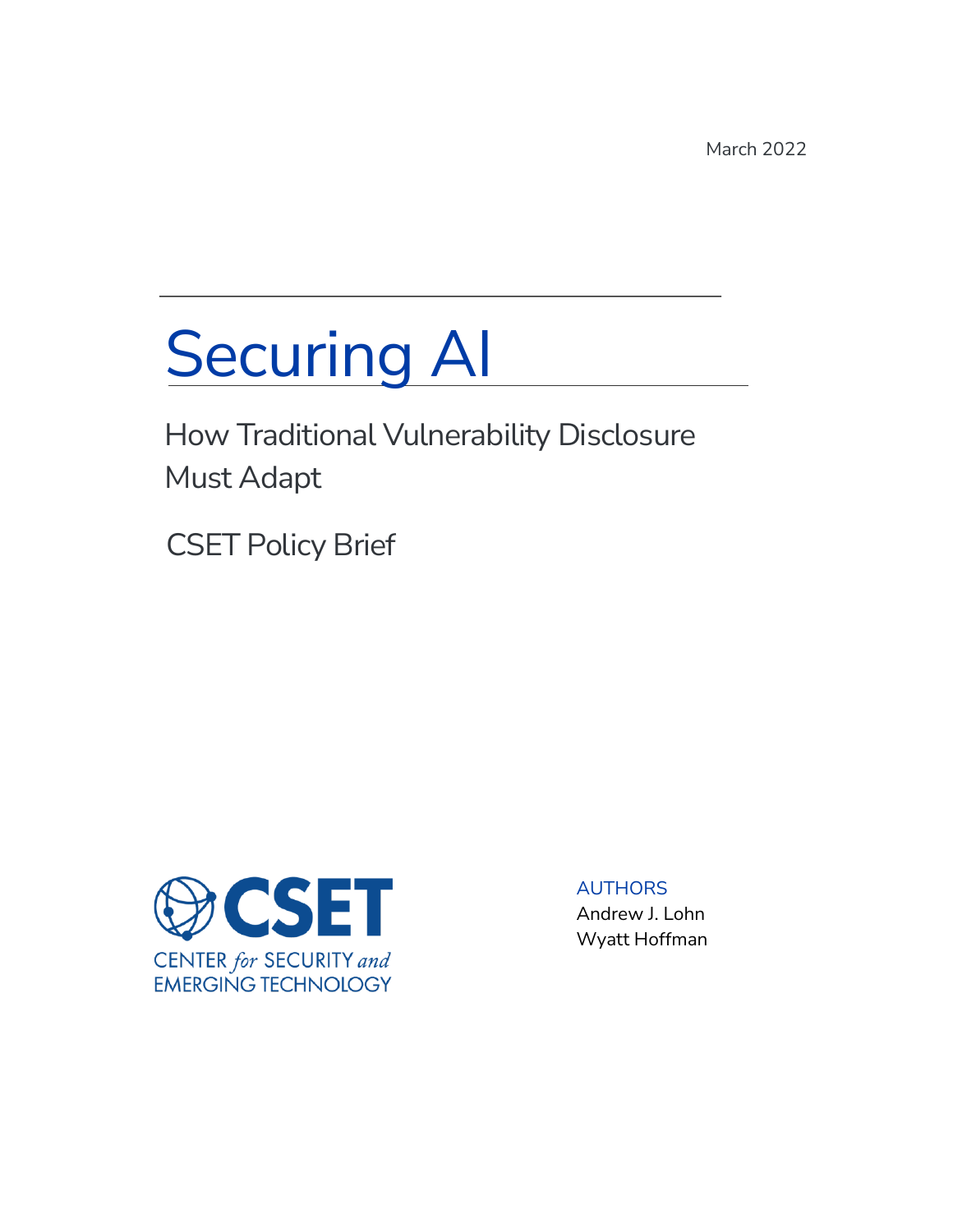## Executive Summary

When a software developer, government, or independent researcher discovers a cyber vulnerability, they can turn to a broad set of policies, procedures, and informal norms governing responsible disclosure. These practices have evolved over the last 40 years and, in many cases, have helped shorten the period between vulnerability discovery and remediation. As machine learning applications become more widespread, attention has turned to their potential vulnerabilities. While there are relevant analogues to cyber vulnerability discovery and disclosure, ML vulnerabilities are often fundamentally different from their cyber counterparts. It is too early to know whether these ML vulnerabilities will be as impactful as their cyber predecessors, but it is already becoming clear that some of the practices and policies surrounding vulnerability disclosure and management must adapt.

ML models are shaped by data rather than the logic of a programmer, so ML vulnerabilities are often harder to identify precisely, but they can be easy to exploit. Some attacks on ML include altering inputs to cause an otherwise properly performing system to err, tampering with the underlying ML model or its training data, stealing the ML model or training data, and exploiting bugs in the ML software that grant access to the computers running it. $1$ 

By considering how a range of vulnerability disclosure policies apply to a set of prototypical ML vulnerabilities, we identified four ways that ML vulnerabilities tend to differ from traditional cyber ones:

- 1. **Patching may be more difficult for ML vulnerabilities**: Patches for ML vulnerabilities often only partially close the security hole while incurring significant expense or performance penalties. Because of these challenges, disclosures should emphasize mitigations over patches.
- 2. **Many ML systems may be inherently vulnerable**: Because vendors may be unable or unwilling to patch ML systems, they are often inherently vulnerable. When vendors no longer support legacy software, such as older Windows XP systems, there are greater risks that demand more attention from users—the same is true for ML systems.
- 3. **ML vulnerabilities can be specific to each user**: ML systems are often tailored to each user and adapt over time. Because of this feature, a vulnerability might be unique to one user's model and not apply to other users even if they all used the same base model. Because each model is slightly different, it will be harder to verify whether a base model, or one built from it, is secure.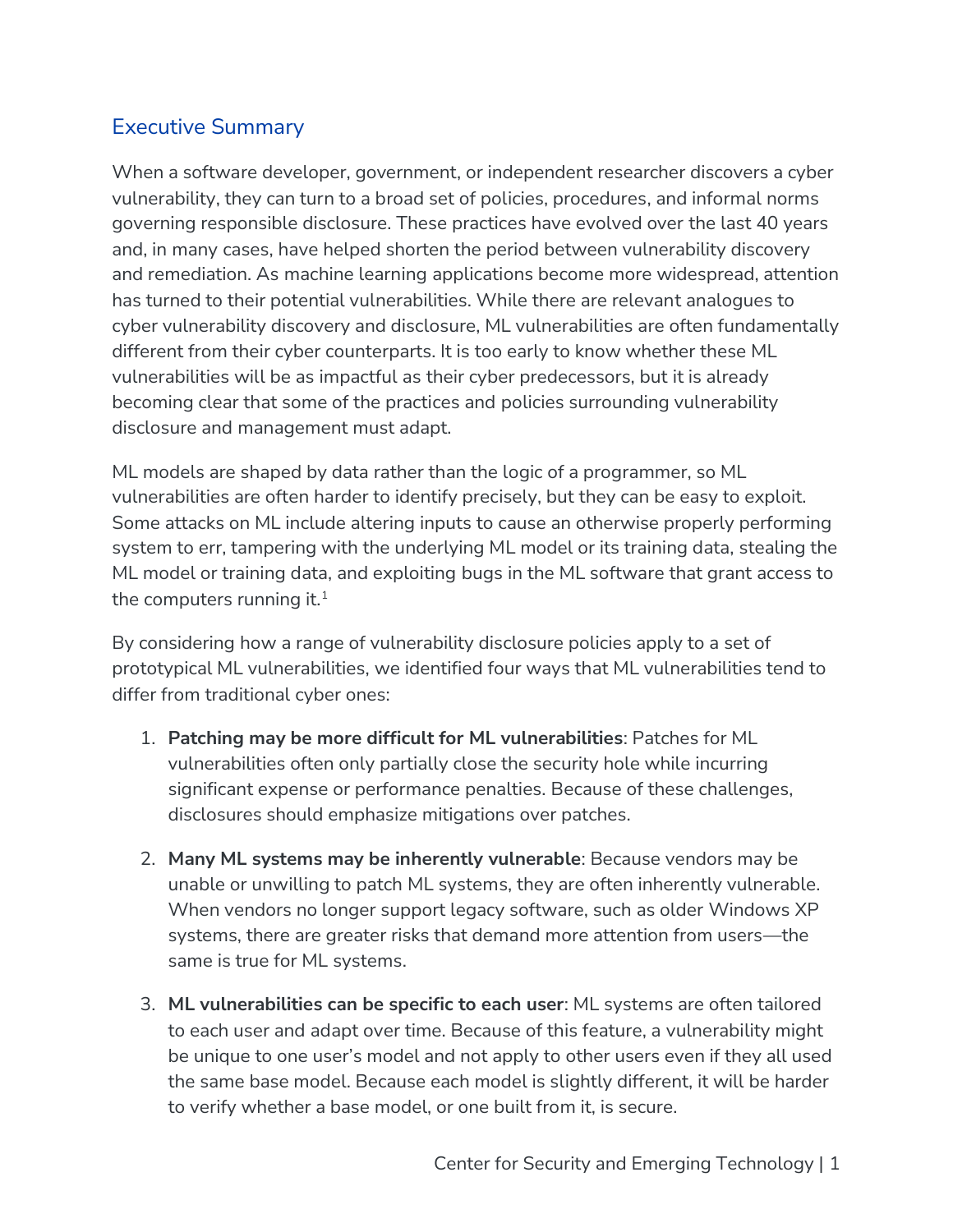4. **Proof-of-concept exploits for ML are less practically useful**: ML exploits tend to be brittle and have high failure rates. To date, they have not been as disruptive in the real world as they appear to be in the academic or laboratory setting. They tend to be more useful as warnings to improve security than as viable threats.

These differences lead to several conclusions for vulnerability discoverers, authors of disclosure guidance, and the ML security community writ large:

Findings:

- **Expect slower and imperfect patches and fixes.** The broader security community should adjust expectations away from a simple process that delivers effective fixes with little performance cost.
- **Expect a shift in responsibility for mitigation and remediation toward users and away from vendors.** Vendors' inability to secure their systems means that more security decisions must be made by users or their organizational security teams.

Recommendations:

- **Improve risk assessment for ML applications.** The security decisions that users or their security teams make will involve difficult tradeoffs. They will require a deeper understanding of ML vulnerabilities, the actors who might exploit them, and their impacts.
- **Focus on developing broader mitigation strategies beyond patching.** The shift toward mitigations from patches will require the security community to place more emphasis on developing these defenses and techniques. This reprioritization can better inform users by leading to disclosures that might otherwise go unreported. It also justifies a broader defense-in-depth approach for ML that emphasizes resiliency.
- **Inform and empower users and security managers rather than just vendors when disclosing vulnerabilities.** Presently, vulnerability disclosures are primarily aimed at informing vendors but should focus more on informing users of ML systems.
- **Prioritize proof-of-concept exploits.** For traditional software, defenders can determine the presence or extent of vulnerabilities without exploiting them.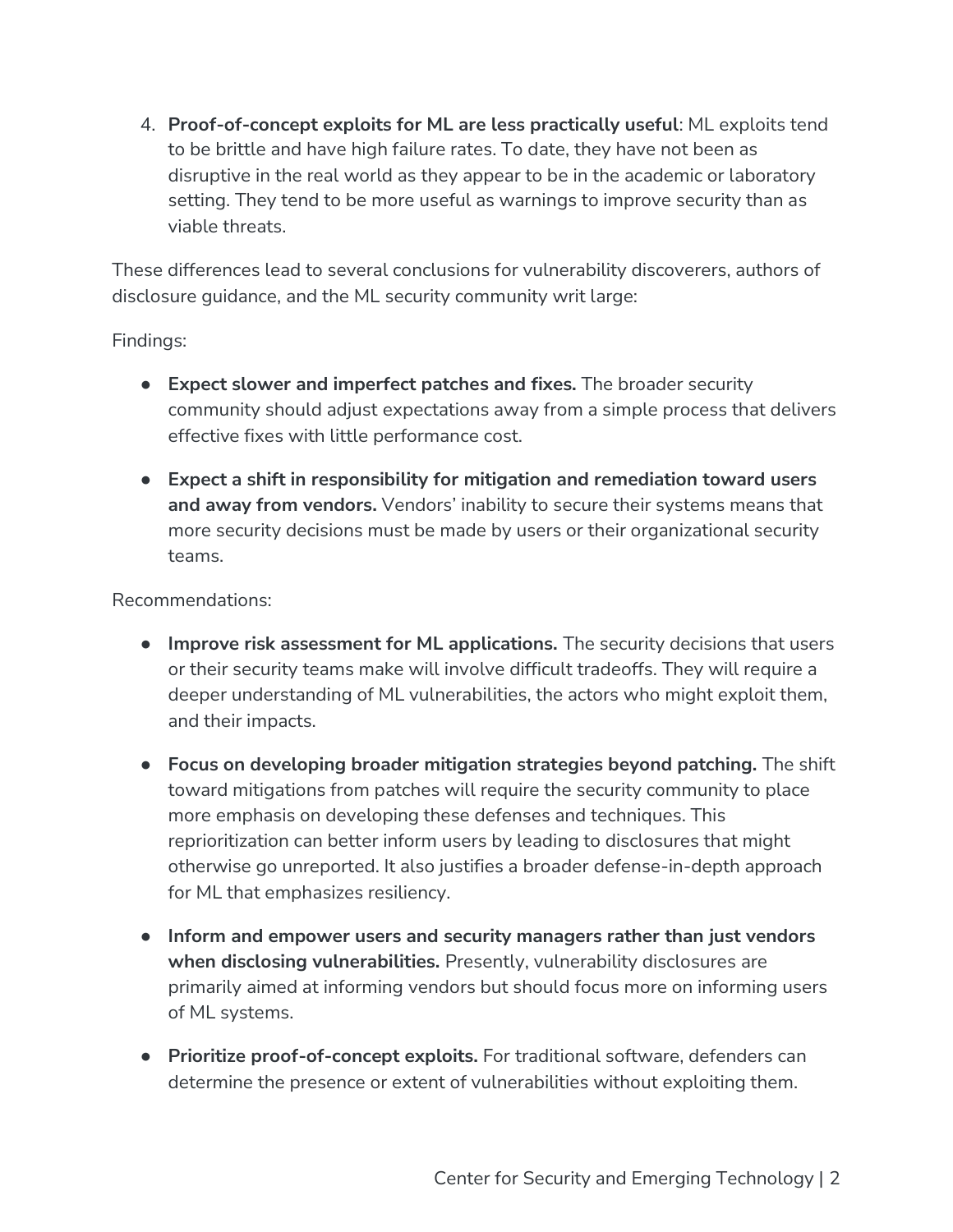That seems less true for ML systems, which are more likely to be uniquely tailored to their users. ML exploits also currently tend to ignore real world challenges like gaining access to conduct attacks or the effect of varied lighting conditions, noisy data transmission, or redundant sensors. Together, these factors imply that disclosures should make a greater effort to provide exploits for ML vulnerabilities.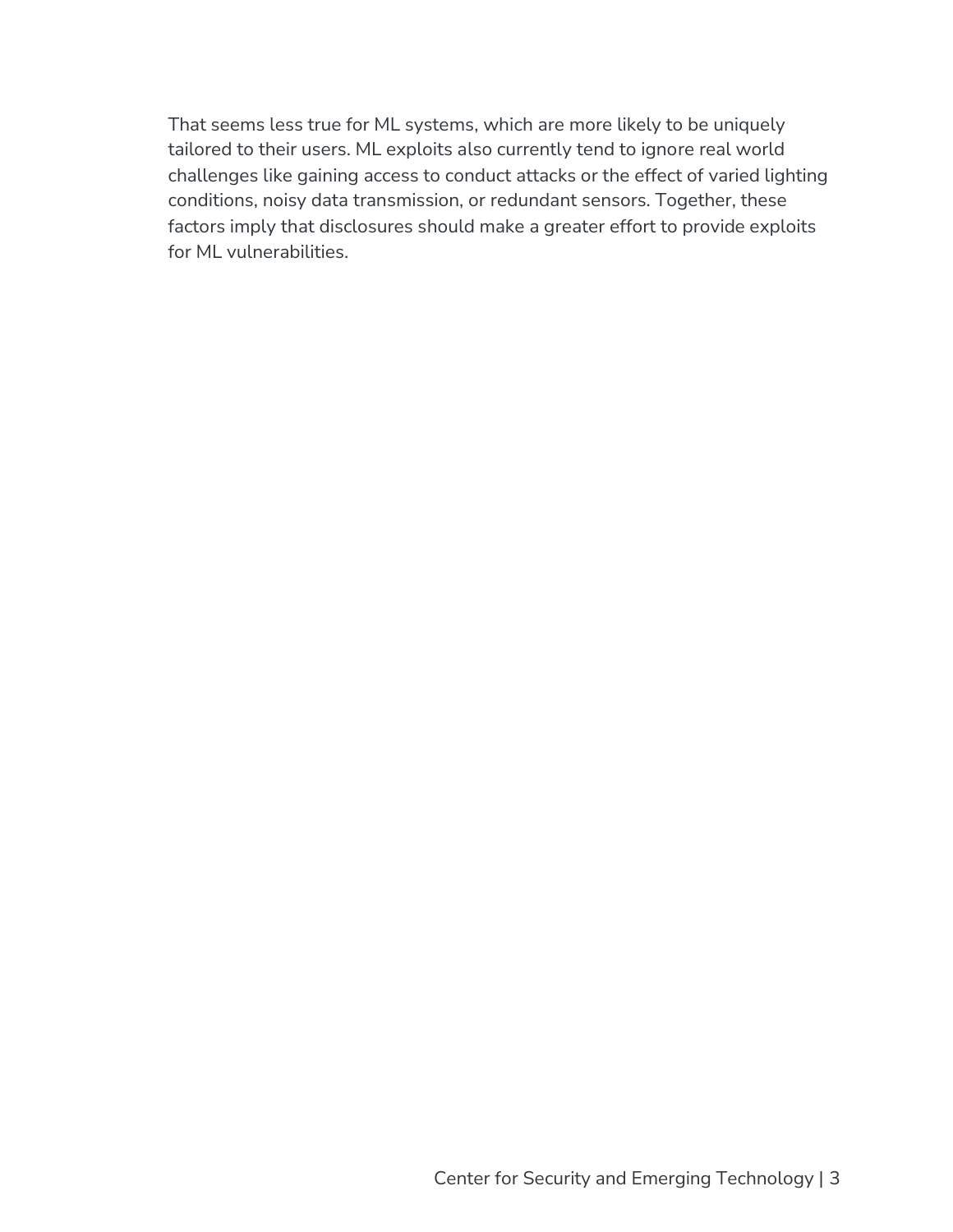#### **Introduction**

Who is to blame if a self-driving car is tricked into driving into oncoming traffic or if automated trading algorithms are sent into another flash crash? The perpetrator who triggered the attacks may be the only one to receive a court date, but how responsible is a developer who knew the attack was possible and didn't fix it? What about the researcher who invented the technique or the engineer who uploaded the attack code to the internet? Are governments that know about these vulnerabilities obligated to disclose them? Such questions have been debated since the advent of digital attacks. Although that debate continues, decades of experience have resulted in formal and informal guidelines for assessing whether, when, and how to disclose these dangers to the public. Now, as ML reshapes the software landscape and introduces new types of vulnerabilities, these old questions deserve a new look.<sup>2</sup>

There are many actors in this drama. The initial vulnerability discoverers may be researchers in government or industry, or private hackers who then follow various formal or informal guidelines to decide what to do with that information. They may delay providing some information to various stakeholders, including users, vendors or maintainers. A discoverer's goal in most cases is to reduce the risk of the new vulnerability being used maliciously. As ML vulnerabilities become more prominent, the disclosure guidelines will adjust, and they may be different from those for traditional software because of differences in the vulnerabilities themselves.

#### Common Vulnerabilities and Remediation

Security professionals have been conditioned over many years toward a set of expectations for vulnerabilities. Traditionally, vulnerabilities arise from programming mistakes. In many of these cases, once the oversight is discovered, a programmer can correct it with a relatively simple and localized change to the code.

Those changes to the code become a "patch" designed to eliminate the vulnerability. Some fixes are part of automatic updates, but often the decision is up to the user or their security team to detect which vulnerabilities are in their systems and prioritize which ones to remediate. Remediation can occur through a number of means, including adopting the patches that exist, implementing other mitigations and workarounds, or, in the most extreme cases, removing the vulnerable software. Although this is the basic mental model that many security professionals rely on, this simple framework does not always apply in reality.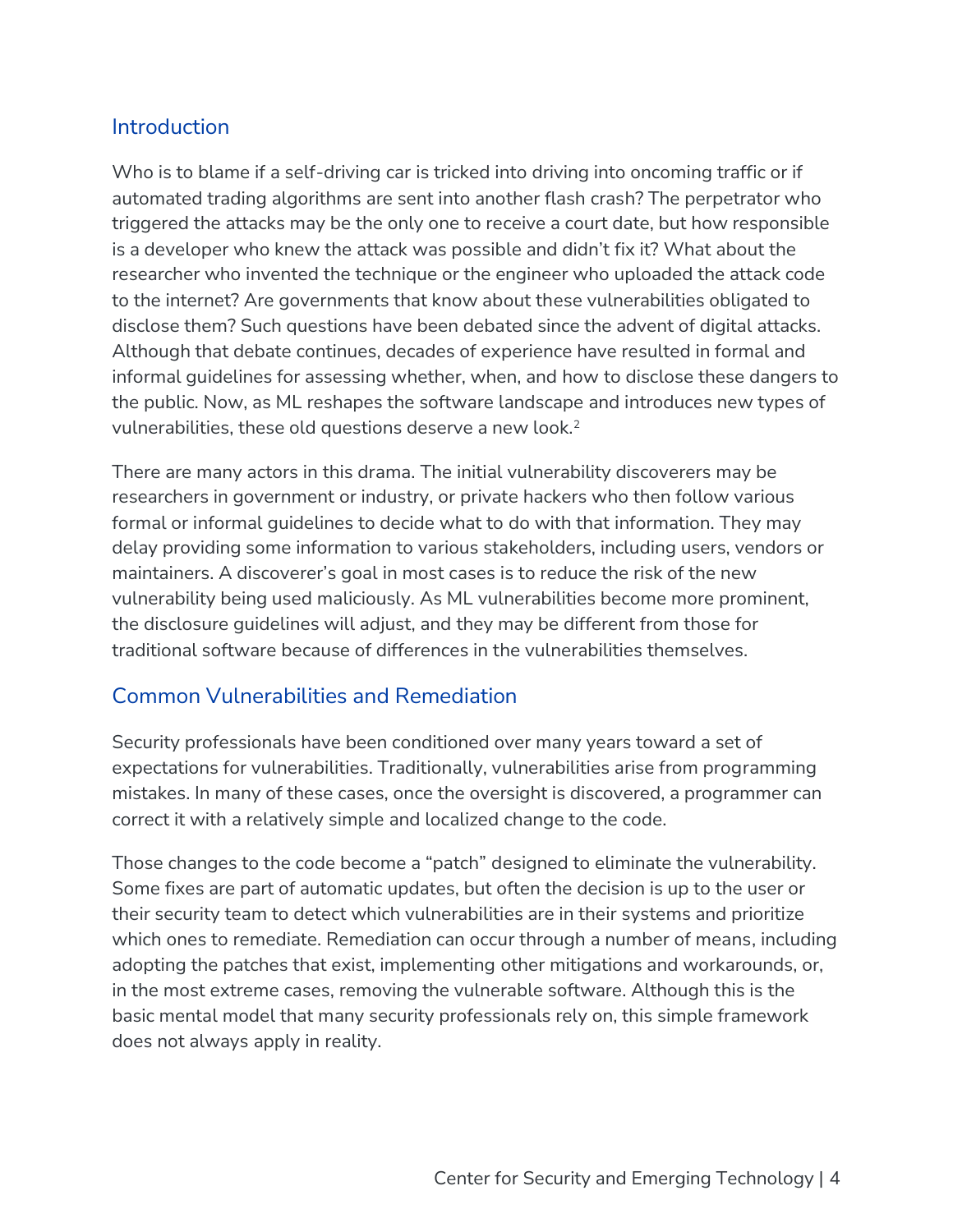Addressing ML vulnerabilities rarely fits neatly into this relatively straightforward process. For starters, ML models are shaped by data rather than the programmer's code, so there is rarely a simple and localized programming error that can be fixed. There are many possible ML attacks, including altering the inputs to ML systems and causing an otherwise properly performing system to err, stealing the ML model or training data, and exploiting bugs in the ML software that grant access to the computers running it.<sup>3</sup>

We highlight four ways that the processes for addressing ML vulnerabilities might differ from the traditional ones associated with cyber vulnerabilities. These four differences are not an exhaustive list and exceptions exist for each of them. These exceptions—where traditional cyber vulnerabilities are similar to ML ones—provide historical examples of the types of challenges to expect for the future of ML vulnerabilities.

# Difference #1: Patching May Be More Difficult for ML Vulnerabilities

ML vulnerabilities will likely rely more on mitigations and imperfect risk-reduction strategies rather than patches that fully resolve a vulnerability. Following too closely to existing vulnerability-handling procedures that prioritize patching could leave users unaware of the risks and slow the development of risk-reduction methods for unpatchable vulnerabilities.

According to the Software Engineering Institute, "In most cases [for traditional software], knowledge of a vulnerability leads the vendor to create and issue a fix to correct it."<sup>4</sup> The cybersecurity world has often struggled when vulnerabilities are disclosed without an effective way to patch them. For example, the Spectre and Meltdown vulnerabilities occurred in hardware rather than software, so the fixes were slow to come and made computers run more slowly when they did.<sup>5</sup> For ML software, fixes often do not exist and the partial solutions that do exist can reduce performance or impose prohibitive costs.

For example, image classifiers are easily tricked by adding subtle noise patterns. There are no complete fixes for these vulnerabilities, and the partial fixes that do exist come at the cost of performance. In one case, the winning entry in a competition to fix this inherent weakness sacrificed accuracy, which fell from 79 percent to 62 percent, and drove up the computing budget due to additional training on over a billion images. Despite the increased cost and decreased performance, the systems were still susceptible to the same types of alterations more than half of the time. These challenges extend beyond image classifiers. More broadly, for a range of ML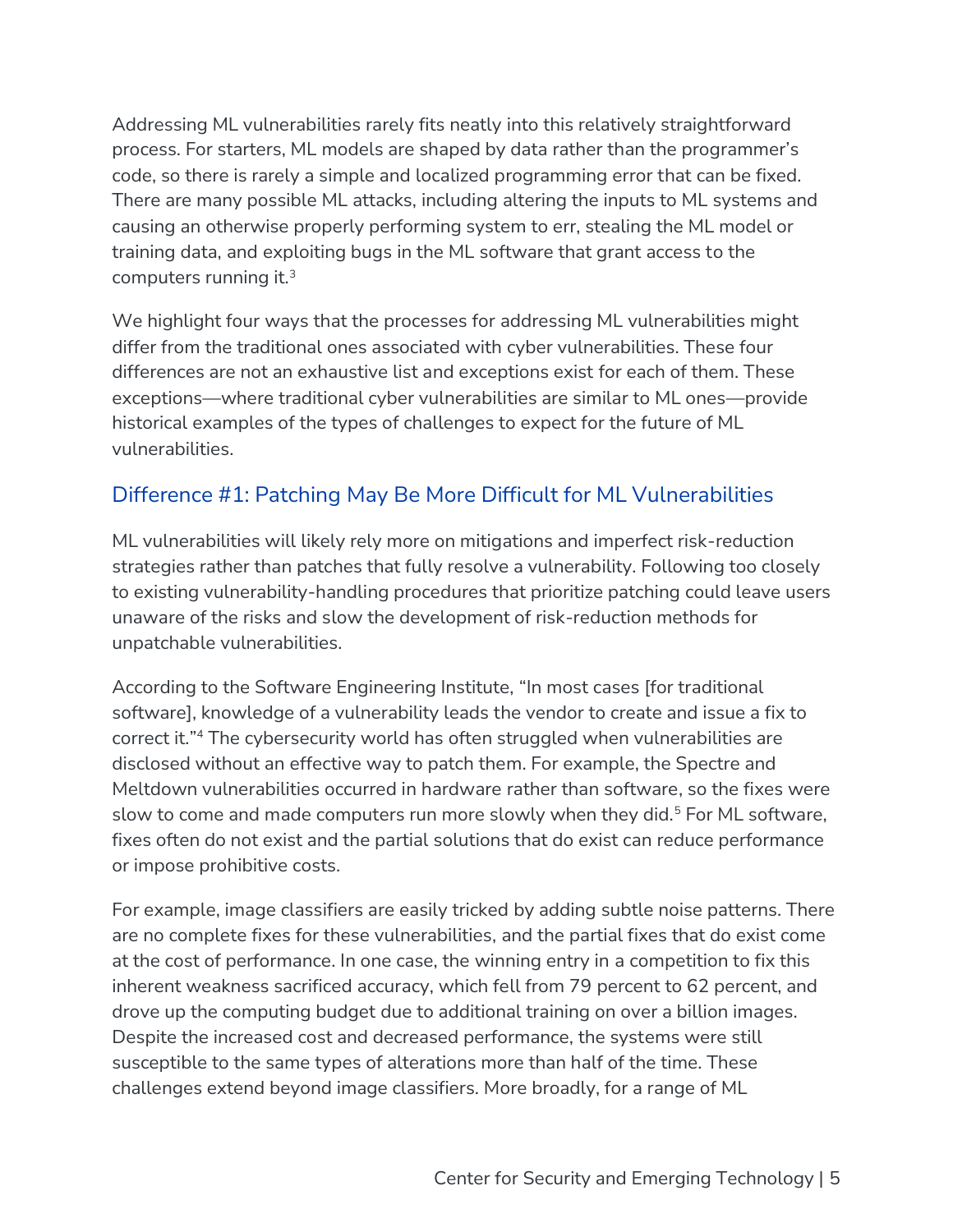applications, fixes provide only modest security improvements while creating big performance impacts.<sup>6</sup>

Even if this retraining was effective, it might not be feasible for the immense ML models being fielded. OpenAI, creator of some of the world's largest ML models, noticed a bug affecting its marquee product, GPT-3.<sup>7</sup> Correcting the dataset and retraining the model was an option, but the company decided that the bug was not critical enough to spend the estimated \$4.6 million needed for the retraining.<sup>8</sup>

Existing cyber vulnerability disclosure guidance prioritizes patchability. For example, U.S. government policy for discovered vulnerabilities describes "the expectation that [vulnerabilities] will be patched," and the CERT guide for private companies similarly emphasizes the critical role of patches and fixes.<sup>9</sup> Both documents do acknowledge the importance of other mitigations when patches come slowly or not at all, but for ML vulnerabilities, that prioritization must be reversed since patches may not be on the horizon.

## Difference #2: Many ML Systems Will Be Inherently Vulnerable

Refocusing on mitigations and risk-reduction rather than patching also weakens a common argument against vulnerability disclosure and re-orients disclosure toward different stakeholders. Many deployed ML systems are inherently vulnerable, in the sense that they contain vulnerabilities that the vendor recognizes but does not or cannot fix. They may go unfixed for several reasons: (1) perfect fixes do not always exist, (2) retraining the models to be more secure can be too expensive to justify, (3) improving security can decrease performance by too much to justify, and (4) securing against one type of attack can increase vulnerability to others.

The first three reasons were discussed in Difference #1. The fourth is still being actively researched, but early indications are that being secure against one type of attack technique can increase vulnerability against another.<sup>10</sup> For example, one defense may protect against attacks that alter images to hide a tank, but that same defense may make it easier for attackers to adjust the images in other ways to make tanks appear where there are none. As a result, even if a patch is developed, the best security decision in some cases might be to ignore it.

In some ways, these unpatched or unpatchable systems are similar to legacy software that is no longer supported by the vendor. In those instances, the user assumes the risk of continuing to use the systems, rather than their upgrades, for either financial or technical reasons. For example, in the 2017 WannaCry attack, the UK's National Health Service was left particularly exposed because of its reliance on older Windows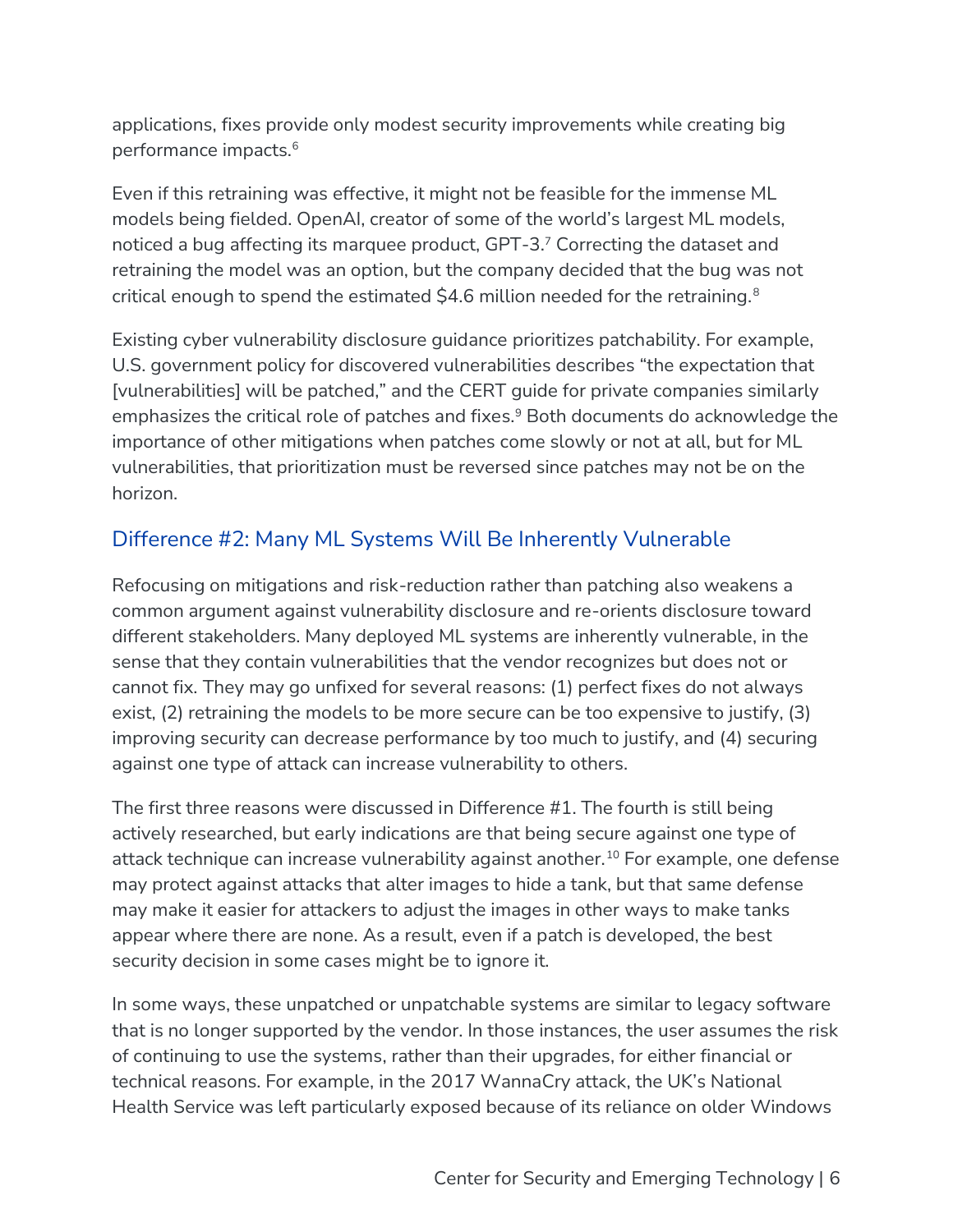XP systems for which no patches were available for a known vulnerability.<sup>11</sup> For ML, the unavailability of patches may become even more prevalent.

At least one government, that of the UK, explicitly does not disclose vulnerabilities in software that is unsupported or "vulnerable-by-design." It claims that "there is no security benefit in fixing a single vulnerability in inherently vulnerable software."<sup>12</sup> For ML, similar logic could mean an even broader set of systems is exposed with users unaware of the potential risks.

The difficulties in patching vulnerabilities diminish the role of vendors in securing ML systems. Many disclosure processes are currently aimed at informing vendors who may have few options available for securing ML systems, but they are not the only stakeholders who can improve security. The focus of disclosure may need to shift further toward informing users about the degree of risk they are accepting and developing safety and reliability measures for inherently vulnerable systems.

## Difference #3: ML Vulnerabilities Can Be Specific to Each User

Many ML systems are tailored to a specific user. Speech recognition systems work best when trained to their user's voice. An AI-based cyber anomaly detection system can more effectively identify suspicious activity when it is fine-tuned to a user's normal behavior. This customization means that each user's system might be slightly different even if they are built from the same base model.

This has two implications for disclosure policies. First, a vulnerability might be unique to one user's ML model and not apply to other users, even if they all were trained from the same baseline. For instance, if a smart phone's facial recognition unlock feature adapts to each specific user's face, one user's model might be vulnerable to a specific deceptive input that would have no effect on other users' models.<sup>13</sup> Similarly, a cyber anomaly detection system that adapts to one user's behavior, system, or network might become vulnerable to an attack exploiting a pattern of behavior unique to that user.

Second, the process of verifying an ML application's security becomes more difficult and complicated because of the uniqueness of individually fine-tuned instances. Traditionally, identical software updates and patches are distributed to all users, and security teams can identify vulnerable users based upon the software versions they have installed. Moreover, when vendors develop software or a patch to it, they will normally publish a corresponding digital fingerprint, also known as a cryptographic hash. The hash allows them to detect any changes to a patch that a malicious actor might make. Used together, the vendors or an organization's security team can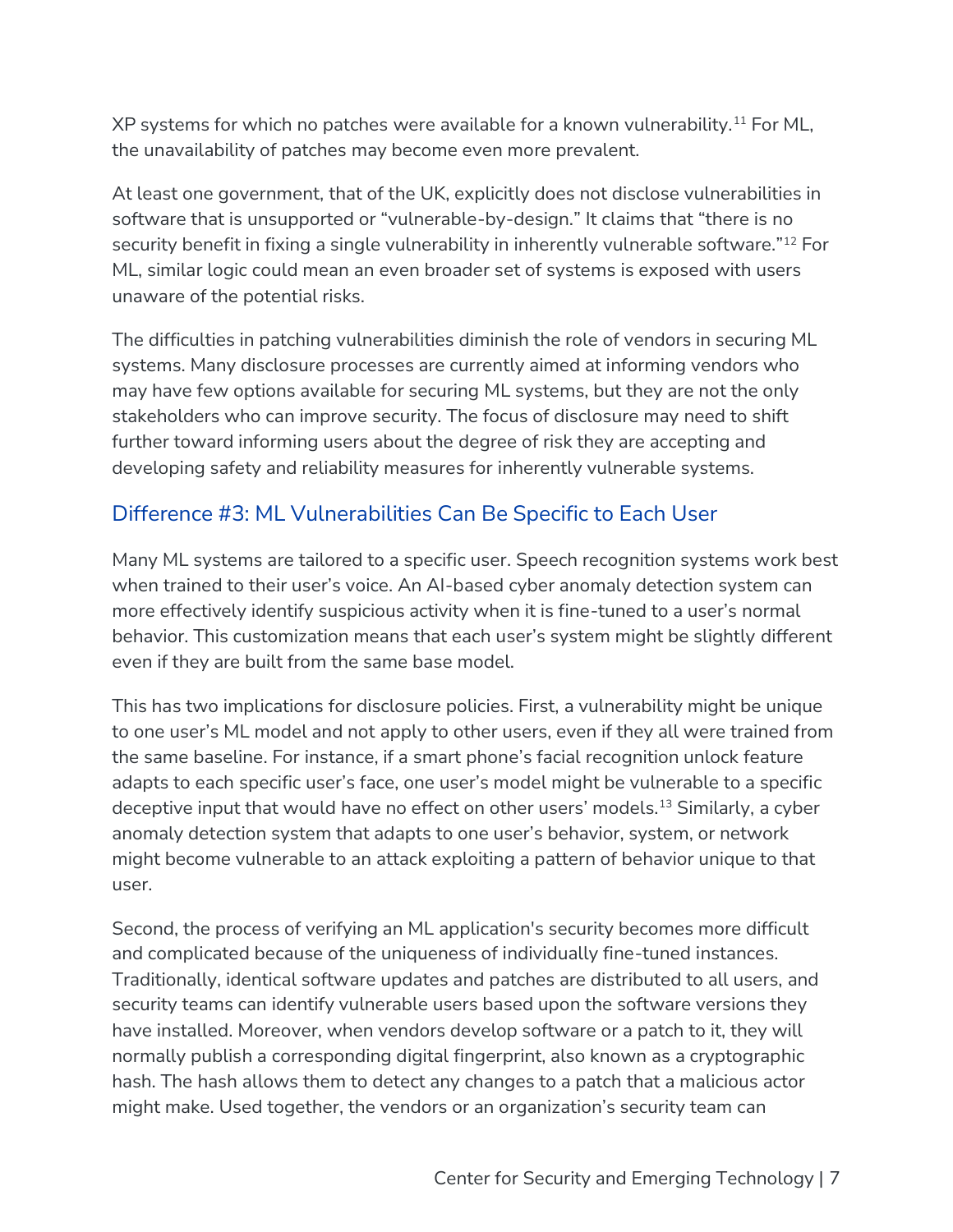determine which systems are vulnerable and ensure the patch itself is not compromised. But if ML models are unique to each user, it is (1) harder to verify which users are vulnerable, (2) difficult to develop a widely applicable patch, and (3) harder to verify which systems are secure after developing a patch.

# Difference #4: Proof-of-Concept Exploits for ML Are Less Practically **Useful**

The attack code, or proof-of-concept exploit, for conducting a thorough test for an ML vulnerability is not always the highly effective weapon it is made out to be. Even when described as "practical," ML exploits tend to be rather unreliable. Real-world challenges, such as gaining the necessary access to conduct attacks or the means for making any necessary alterations, are assumed rather than demonstrated. And many of the real-world attack scenarios are technically challenging, requiring the attack to succeed over long durations against many different defender configurations, some of which may not be known.

For example, a pattern painted on a mobile missile launcher might try to hide it from an ML identification system, but that deception could fail if just one frame from one wrongly-shaded angle detects the launcher. Proof-of-concept attacks on ML like these typically aspire to show that an attack is not impossible but may not be nearly as effective in real-world settings. Proof-of-concept attacks in traditional digital security typically clear a higher bar by showing that the attack is possible in some favorable conditions.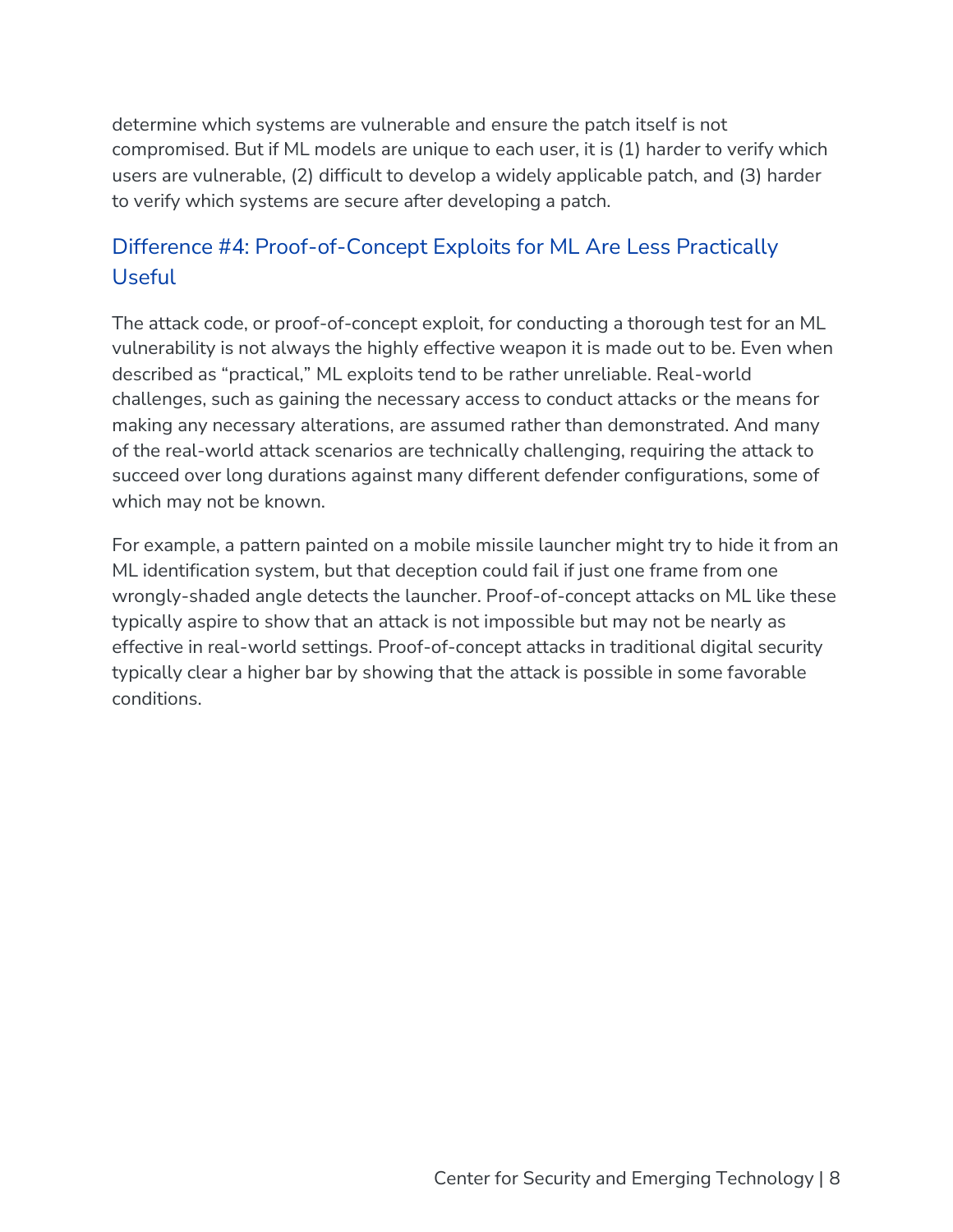# Conclusions and Recommendations

The differences discussed above have implications for how to handle and disclose ML vulnerabilities, including which ones to prioritize, how to respond to them, and who to empower as part of that response.

**Expect slower and imperfect patches and fixes.** Traditional computer patches are usually easier to manage than non-patching mitigations or partial fixes. This is because it is relatively easy to identify vulnerable systems, and, once a patch is applied, the system is secured against that vulnerability. ML developers face the unwelcome prospect that future ML vulnerabilities will rely more on the difficult non-patching mitigations for two reasons: First, ML patches may be impossible to develop or require unacceptable tradeoffs such as performance impacts. Second, ML models may be more bespoke in ways that will defy a single patch. Security professionals should adjust their expectations for future ML deployments.

**Expect a shift in responsibility for mitigation and remediation toward users and away from vendors.** Users and their security teams should expect to play a larger role in securing their own systems, particularly when they have unique instances of particular ML applications. This may require increasing the size and scope of existing security teams at organizations that deploy ML. It will also require greater understanding of generic ML vulnerabilities and how these could affect the specific ML applications under their control. This may also require a greater focus on red teaming and security probes rather than simple scans.

**Improve risk assessment for ML applications.** These users and security teams are likely to face more difficult decisions that require either trading off performance for security or trading off security of one type for security of another type. Traditional software security teams have to prioritize which fixes to implement but can rely on simply patching the most important ones, often with few downsides. ML systems may require organizations to give more dedicated thought to assessing their risks and deciding which sacrifices to make for security.

**Focus on developing broader mitigation strategies beyond patching.** Users and organizational security teams will need help developing the best options and configurations to improve security. Much research is centered on trying to develop fixes for ML vulnerabilities but less is being directed toward non-patch mitigations such as preprocessing steps, independent or redundant sensors, or collection procedures for inputs or training data that make tampering more difficult or ineffective. Investment in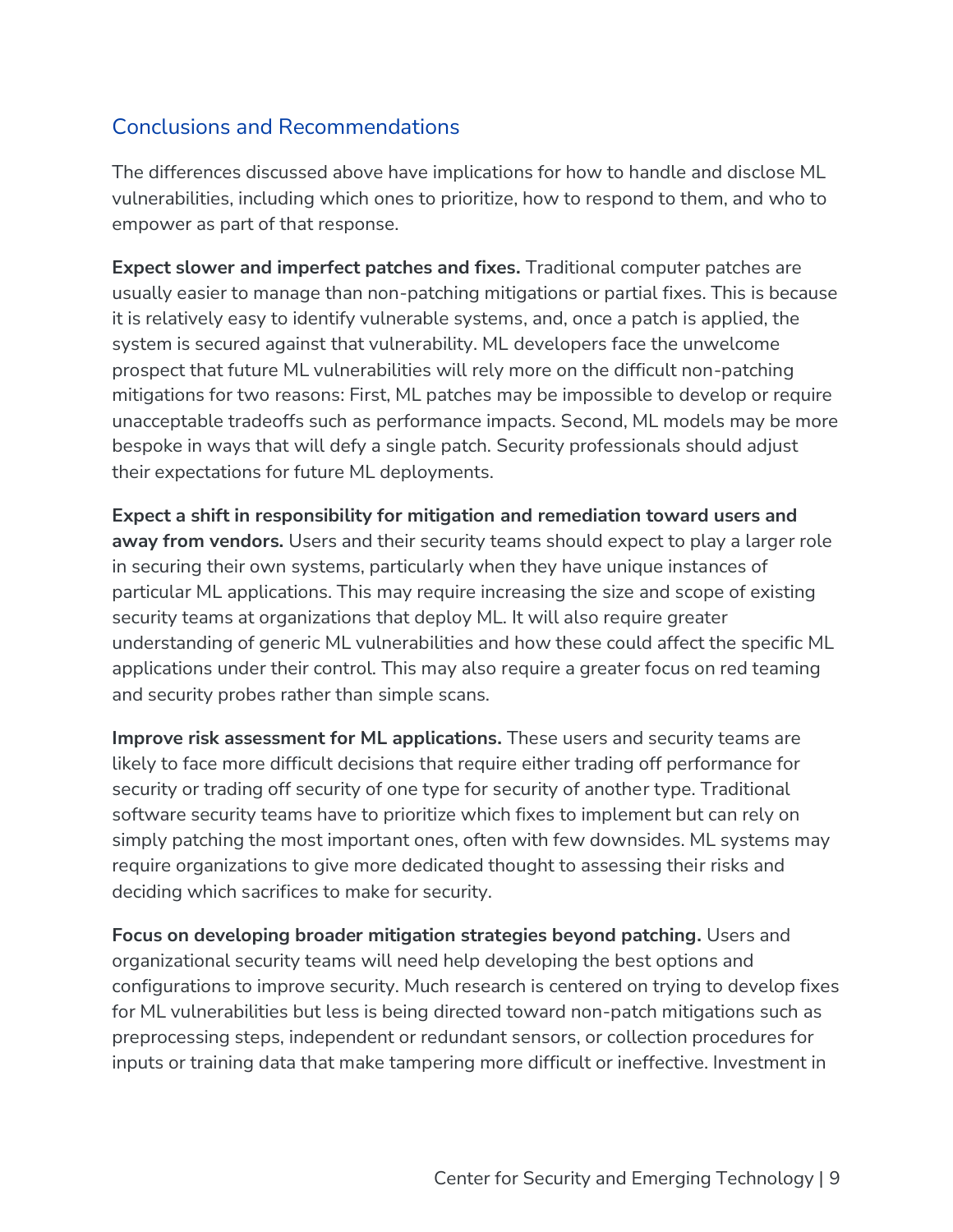security research should focus more on alternative mitigations or on developing lessperformant but highly secure alternatives.

This shift in focus has implications for the writers of disclosure guidance. Today, some vulnerabilities stay secret when (1) a patch is not possible, (2) when it would not be widely distributed, or (3) when the software already has known but unpatched vulnerabilities. Shifting focus toward mitigations would help justify disclosure in these situations and push defensive efforts in a more practical direction for ML systems.

**Inform and empower users and security managers of vulnerabilities rather than just vendors and developers.** Prioritizing mitigations and risk assessment over patching places the users and their organizations, rather than the vendors who provide the software, at the center of security. For example, smartphone users are responsible for deciding whether to disable the facial recognition unlocking feature, deciding when to retrain it, and deciding which sensitive data is too risky to have on their phones. Current guidance focuses on how and when to inform vendors. Future guidance should focus more on informing those who are accepting the risk and configuring their systems to balance performance against security.

**Prioritize proof-of-concept exploits.** For ML applications, security teams will be unable to rely upon traditional network security scans to assess vulnerable systems. Instead, they are more likely to need proof-of-concept exploits to determine how vulnerable their systems are. In response, disclosures will need to focus more on providing proof-of-concept exploits. This is a less risky prospect than it has been for traditional software, because ML exploits tend to be less practically useful.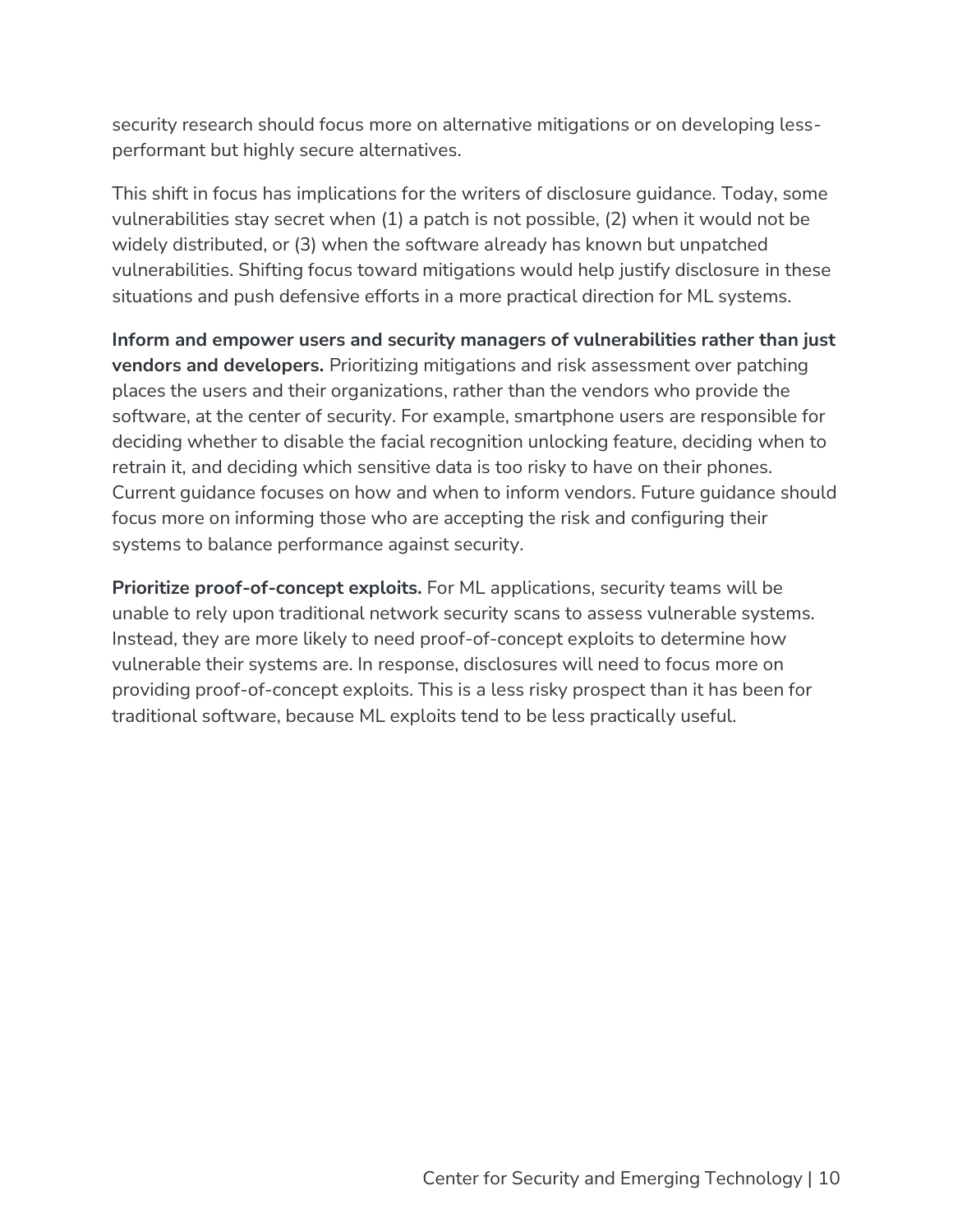#### **Authors**

Andrew Lohn is a senior fellow with the CyberAI Project at CSET. Wyatt Hoffman coauthored this paper while he was a Research Fellow at CSET. He is currently detailed as an Emerging Technology Policy Fellow in the Office of Emerging Security Challenges at the U.S. Department of State. He completed his contributions to this paper prior to joining the State Department. The views expressed herein are the authors' and do not necessarily reflect those of the U.S. government.

#### Acknowledgments

For feedback and assistance, we would like to thank John Bansemer, Jim Dempsey, Jonathan Spring, and Gary Corn. Melissa Deng and Alex Friedland provided editorial support.



© 2022 by the Center for Security and Emerging Technology. This work is licensed under a Creative Commons Attribution-Non Commercial 4.0 International License.

To view a copy of this license, visit [https://creativecommons.org/licenses/by-nc/4.0/.](https://creativecommons.org/licenses/by-nc/4.0/)

Document Identifier: doi: 10.51593/2020CA015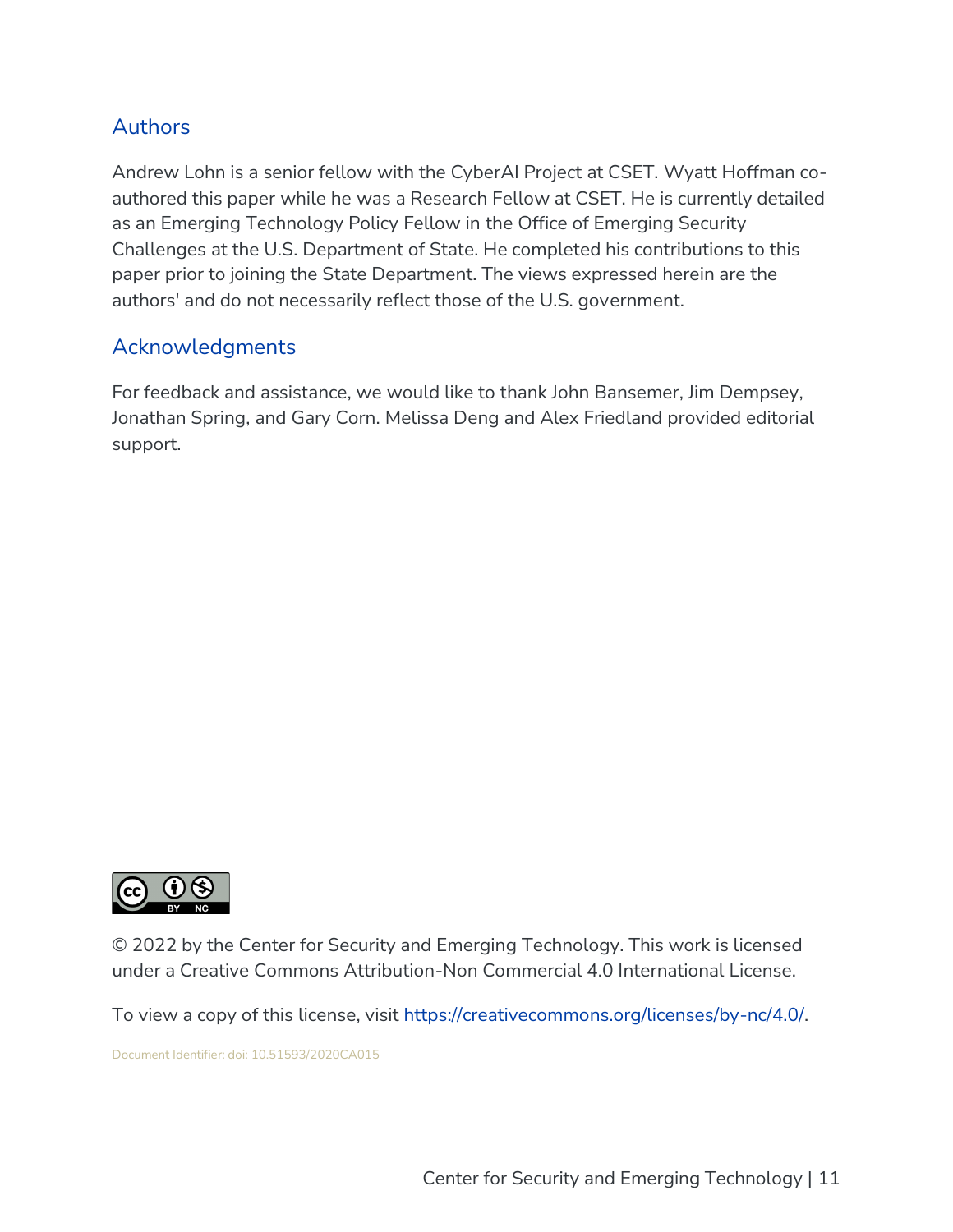#### **Endnotes**

<sup>1</sup> Ram Shankar Siva Kumar et al., "Failure Modes in Machine Learning," *Microsoft*, December 1, 2021, [https://docs.microsoft.com/en-us/security/engineering/failure-modes-in-machine-learning;](https://docs.microsoft.com/en-us/security/engineering/failure-modes-in-machine-learning) Andrew Lohn, "Hacking AI: A Primer for Policymakers on Machine Learning Cybersecurity" (Center for Security and Emerging Technology, December 2020), [https://cset.georgetown.edu/research/hacking-ai/.](https://cset.georgetown.edu/research/hacking-ai/)

2 James X. Dempsey and Andrew J. Grotto, "Vulnerability Disclosure and Management for AI/ML Systems: A Working Paper with Policy Recommendations" (Stanford Geopolitics, Technology, and Governance Cyber Policy Center, November 10, 2021), [https://fsi-live.s3.us-west-](https://fsi-live.s3.us-west-1.amazonaws.com/s3fs-public/ai_vuln_disclosure_nov11final-pdf_1.pdf)[1.amazonaws.com/s3fs-public/ai\\_vuln\\_disclosure\\_nov11final-pdf\\_1.pdf.](https://fsi-live.s3.us-west-1.amazonaws.com/s3fs-public/ai_vuln_disclosure_nov11final-pdf_1.pdf)

<sup>3</sup> Kumar et al., "Failure Modes in Machine Learning"; Lohn, "Hacking Al."

<sup>4</sup> Allen D. Householder, Garret Wassermann, Art Manion, and Chris King, "The CERT Guide to Coordinated Vulnerability Disclosure" (Carnegie Mellon University Software Engineering Institute, August 2017), [https://resources.sei.cmu.edu/asset\\_files/SpecialReport/2017\\_003\\_001\\_503340.pdf.](https://resources.sei.cmu.edu/asset_files/SpecialReport/2017_003_001_503340.pdf)

<sup>5</sup> Andrew Lohn, "What do Meltdown, Spectre and RyzenFall mean for the future of cybersecurity?," *TechCrunch*, May 1, 2018, [https://techcrunch.com/2018/05/01/what-do-meltdown-spectre-and](https://techcrunch.com/2018/05/01/what-do-meltdown-spectre-and-ryzenfall-mean-for-the-future-of-cybersecurity/)[ryzenfall-mean-for-the-future-of-cybersecurity/;](https://techcrunch.com/2018/05/01/what-do-meltdown-spectre-and-ryzenfall-mean-for-the-future-of-cybersecurity/) Rob Wright, "Lessons learned from Meltdown and Spectre disclosure process," *TechTarget*, August 13, 2018, [https://searchsecurity.techtarget.com/news/252446793/Lessons-learned-from-Meltdown-and-Spectre](https://searchsecurity.techtarget.com/news/252446793/Lessons-learned-from-Meltdown-and-Spectre-disclosure-process)[disclosure-process.](https://searchsecurity.techtarget.com/news/252446793/Lessons-learned-from-Meltdown-and-Spectre-disclosure-process)

<sup>6</sup> Cihang Xie et al., "Feature Denoising for Improving Adversarial Robustness," in *Proceedings of the IEEE Conference on Computer Vision and Pattern Recognition* (2019), 501–509.

 $7$  Tom B. Brown et al, "Language Models are Few-Shot Learners," arXiv preprint arXiv: 2005.14165 (2020), [https://arxiv.org/abs/2005.14165.](https://arxiv.org/abs/2005.14165)

<sup>8</sup> Chuan Li, "OpenAI's GPT-3 Language Model: A Technical Overview," *Lambda*, June 3, 2020, [https://lambdalabs.com/blog/demystifying-gpt-3/.](https://lambdalabs.com/blog/demystifying-gpt-3/)

<sup>9</sup> Householder et al., "The CERT Guide to Coordinated Vulnerability Disclosure"; *Vulnerabilities Equities Policy and Process for the United States Government* (Washington, DC: The White House, 2017).

 $10$  Florian Tramèr and Dan Boneh, "Adversarial Training and Robustness for Multiple Perturbations," arXiv preprint arXiv:1904.13000 (2019); Florian Tramèr et al., "Fundamental Tradeoffs between Invariance and Sensitivity to Adversarial Perturbations," arXiv preprint arXiv:2002.04599 (2020).

<sup>11</sup> Alexander Smith, Saphora Smith, Nick Bailey, and Petra Cahill, "Why 'WannaCry' Malware Caused Chaos for National Health Service in U.K.," *NBC News*, May 17, 2017, [https://www.nbcnews.com/news/world/why-wannacry-malware-caused-chaos-national-health](https://www.nbcnews.com/news/world/why-wannacry-malware-caused-chaos-national-health-service-u-k-n760126)[service-u-k-n760126.](https://www.nbcnews.com/news/world/why-wannacry-malware-caused-chaos-national-health-service-u-k-n760126)